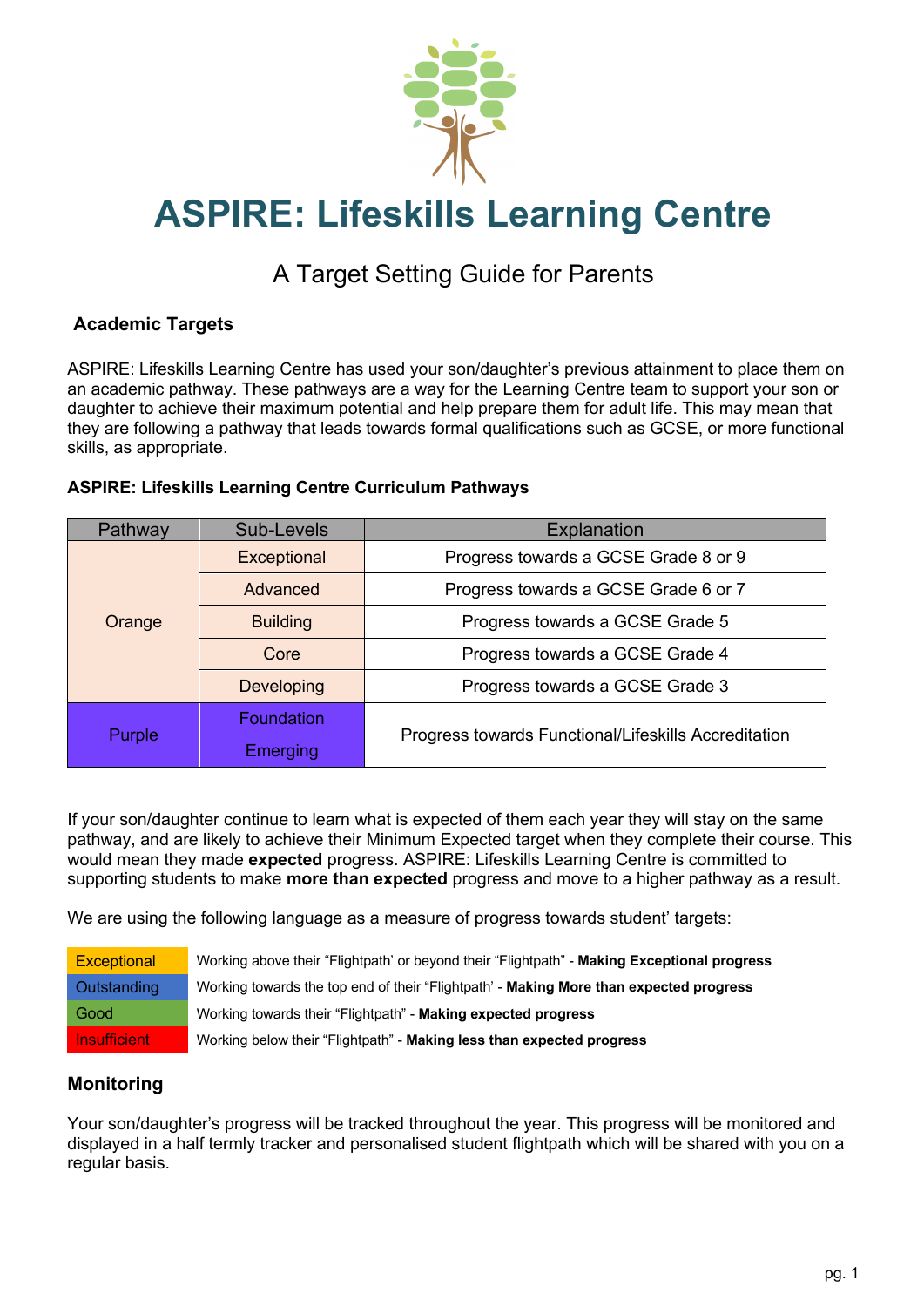# **Student Flightpath**

Your son/daughter will receive a flightpath for each subject they are following and will show their achievement against the Learning Centre's targets.



# **Further definitions are given below:**

Minimum Expected Grade: (MEG)

This is the Learning Centre's expectation of attainment for your son/daughter and is their Course/GCSE target. If a student reaches their MEG they will have made expected progress in that subject area.

#### Current Grade:

This is based on a key assessment task, as well as classwork, homework and other assessment pieces. It shows what grade they are currently working at measured against the age-related expectation for that subject, and is the GCSE/Course grade they are on track to achieve.

#### **Personal/Holistic Targets**

ASPIRE: Lifeskills Learning Centre has used your son/daughter's Education Health Care Plan to develop personal/holistic targets. These targets are a way for the staff team to fulfil the requirements of your son or daughter's EHCP and to help prepare them for adult life.

Progress towards your son/daughter's Personal/Holistic targets is tracked using a MAPP profile. A student's MAPP profile measures skills development in the following areas: